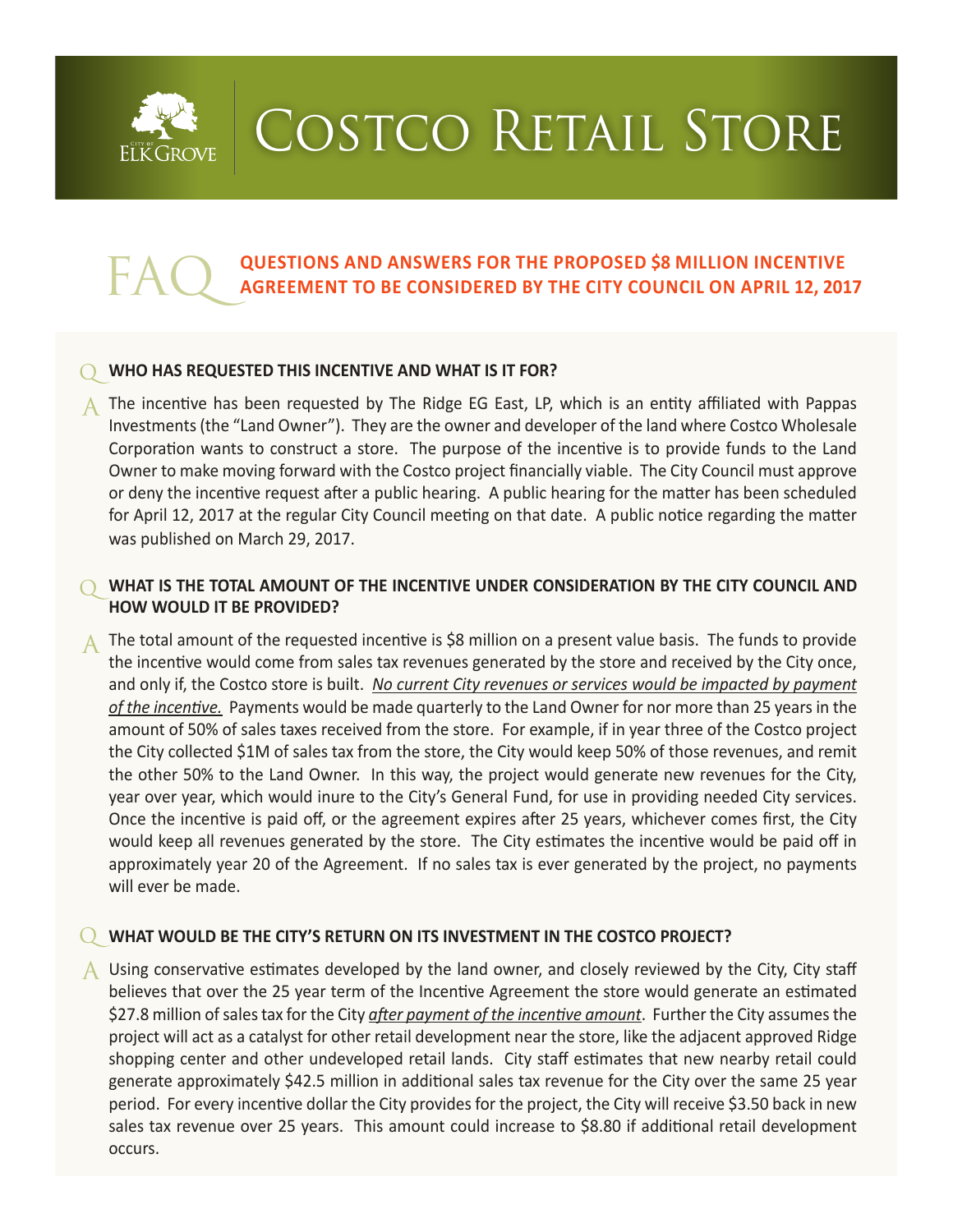# **WHAT IS THE LAND OWNER'S RETURN ON INVESTMEENT FOR THE PROJECT AND WHAT EFFECT DOES THE REQUESTED INCENTIVE HAVE ON IT?**

 $\uparrow$  If the incentive is provided, the Land Owner would realize an estimated 14.40% return on investment based on their project costs to purchase and prepare the land for development vs. the capitalized value of the lease at project completion and stabilization. If the incentive is not provided, the Land Owner estimates its return on investment to be negative 15.92%.

#### **WHERE WOULD THE STORE BE BUILT? HOW BIG WOULD IT BE?**

A On July 13, 2016, the City Council approved construction of the store on a 17.43-acre parcel of land, owned by the Pappas Investments subsidiary, located at the northwest intersection of Civic Center Drive and Babylon Drive, near the intersection of Elk Grove Blvd and Bruceville Road. The building would be approximately 150,000 square feet in size. The project would also include approximately 24 fueling pumps, which may be expanded to 30 pumps. The property is zoned for this type of use, and the City Council approved the project's size, design, and environmental impacts in July of 2016.

#### **HOW MANY JOBS WOULD THE COSTCO PROJECT CREATE AND WHAT ARE THE WAGES?**

A Costco anticipates the need for approximately 100 full-time and 100 part-time employees at the store, with average hourly wages of approximately \$22, plus benefits.

# **IF THE CITY DOES NOT PROVIDE THE INCENTIVE, WOULD THE COSTCO PROJECT STILL BE BUILT IN ELK GROVE? WHY DOESN'T COSTCO JUST BUILD THE PROJECT AT A DIFFERENT LOCATION IN THE CITY THAT DOESN'T REQUIRE AN INCENTIVE?**

A The City has been informed by the Land Owner that if the City does not provide the requested incentive in order to make the project financially viable, it will not execute a land lease with Costco. If a land lease with Costco is not executed, then the project would not be able to proceed in Elk Grove at that location. Further, Costco has advised the City that it has limited to no interest in any other sites in Elk Grove, and that its fallback position, should the land lease not be executed, would likely be to build a project elsewhere in south Sacramento County, outside of Elk Grove's City limits. The City has no ability to "force" Costco to build a store at any particular location.

#### **CAN'T ANOTHER KIND OF STORE BE BUILT WITHOUT THE CITY HAVING TO PROVIDE AN INCENTIVE?**

A Yes, another kind of store could be constructed on the land, assuming the Land Owner and a replacement store operator were both willing to execute a lease for a large retail facility at that location. The City does not own the land, and has no ability to dictate what specific store is built on the site. As part of its due diligence in evaluating the incentive request, City staff evaluated the fiscal impact of several likely replacement stores including Home Depot and Lowe's, Sam's Club, and Target. In each case, using conservative sales tax projections, the Costco store produces more revenue than the replacement stores, *even after providing the requested incentive*.